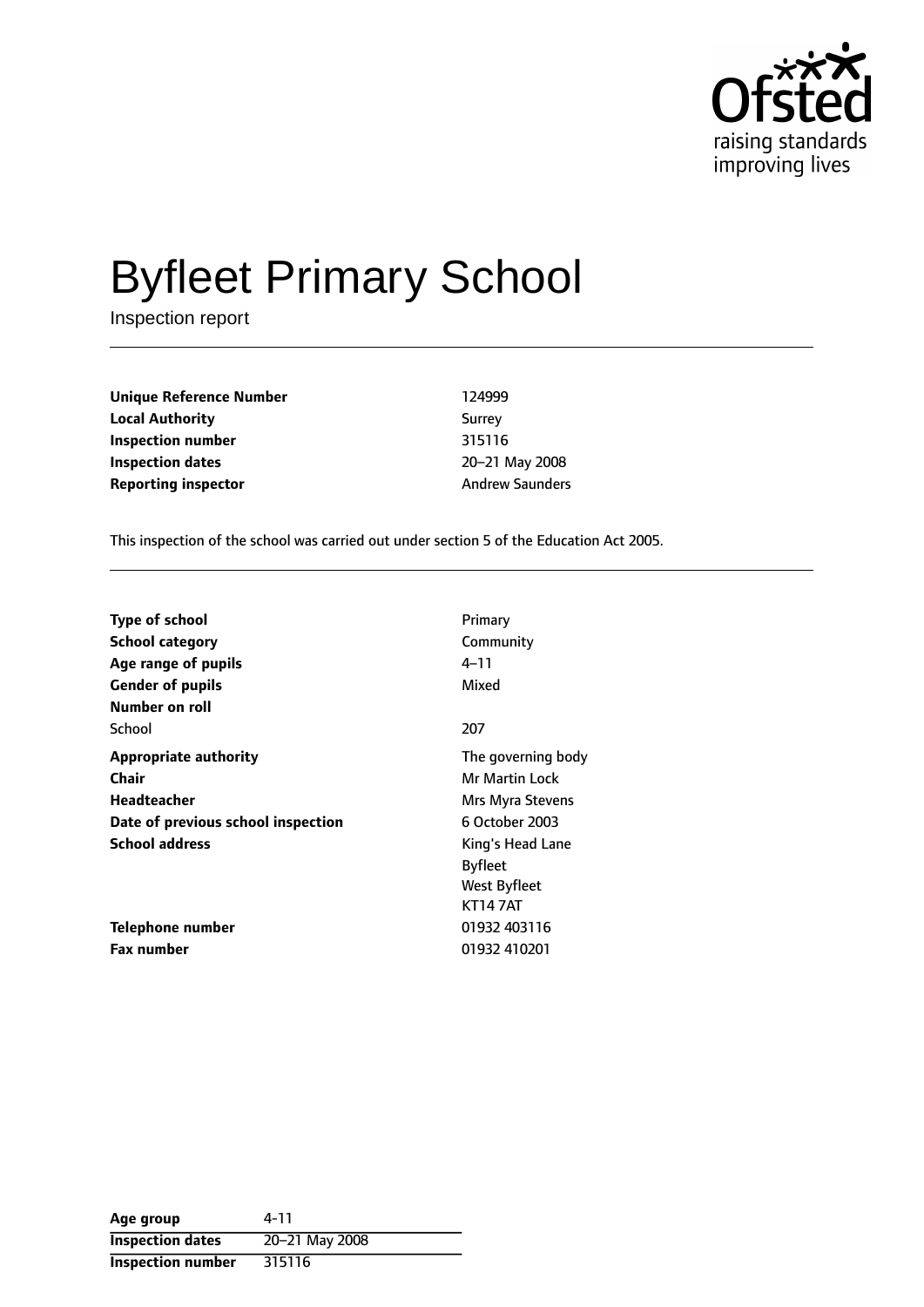.

© Crown copyright 2008

#### Website: www.ofsted.gov.uk

This document may be reproduced in whole or in part for non-commercial educational purposes, provided that the information quoted is reproduced without adaptation and the source and date of publication are stated.

Further copies of this report are obtainable from the school. Under the Education Act 2005, the school must provide a copy of this report free of charge to certain categories of people. A charge not exceeding the full cost of reproduction may be made for any other copies supplied.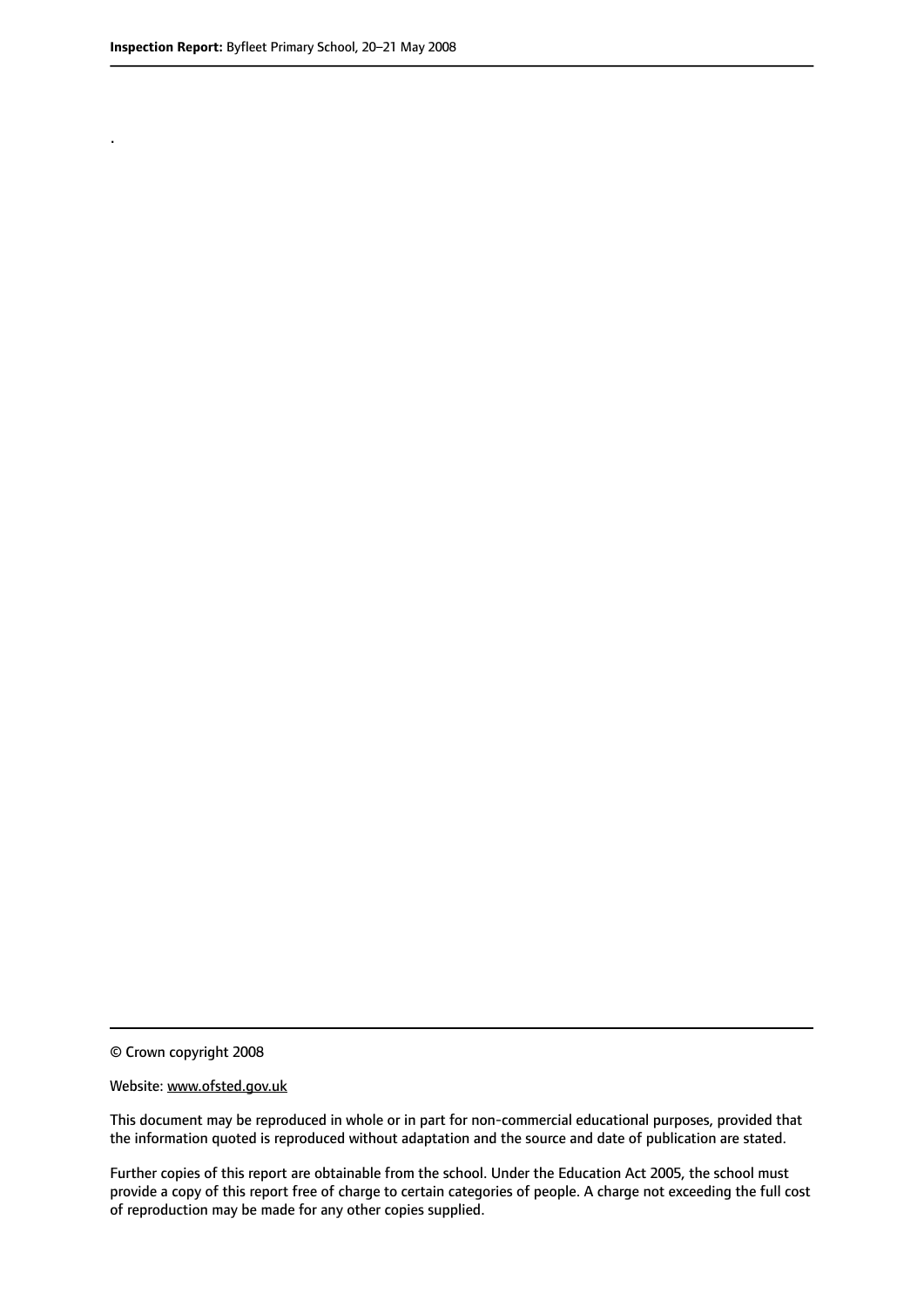# **Introduction**

The inspection was carried out by two Additional Inspectors.

## **Description of the school**

Byfleet Primary is an average sized school with rising numbers. The proportions of pupils eligible for free school meals, from minority ethnic groups or whose first language is believed not to be English, are all lower than average. The proportion of pupils with moderate learning difficulties is above average. The school has a Silver International Green Apple award and Investors in People recognition.

## **Key for inspection grades**

| Grade 1 | Outstanding  |
|---------|--------------|
| Grade 2 | Good         |
| Grade 3 | Satisfactory |
| Grade 4 | Inadequate   |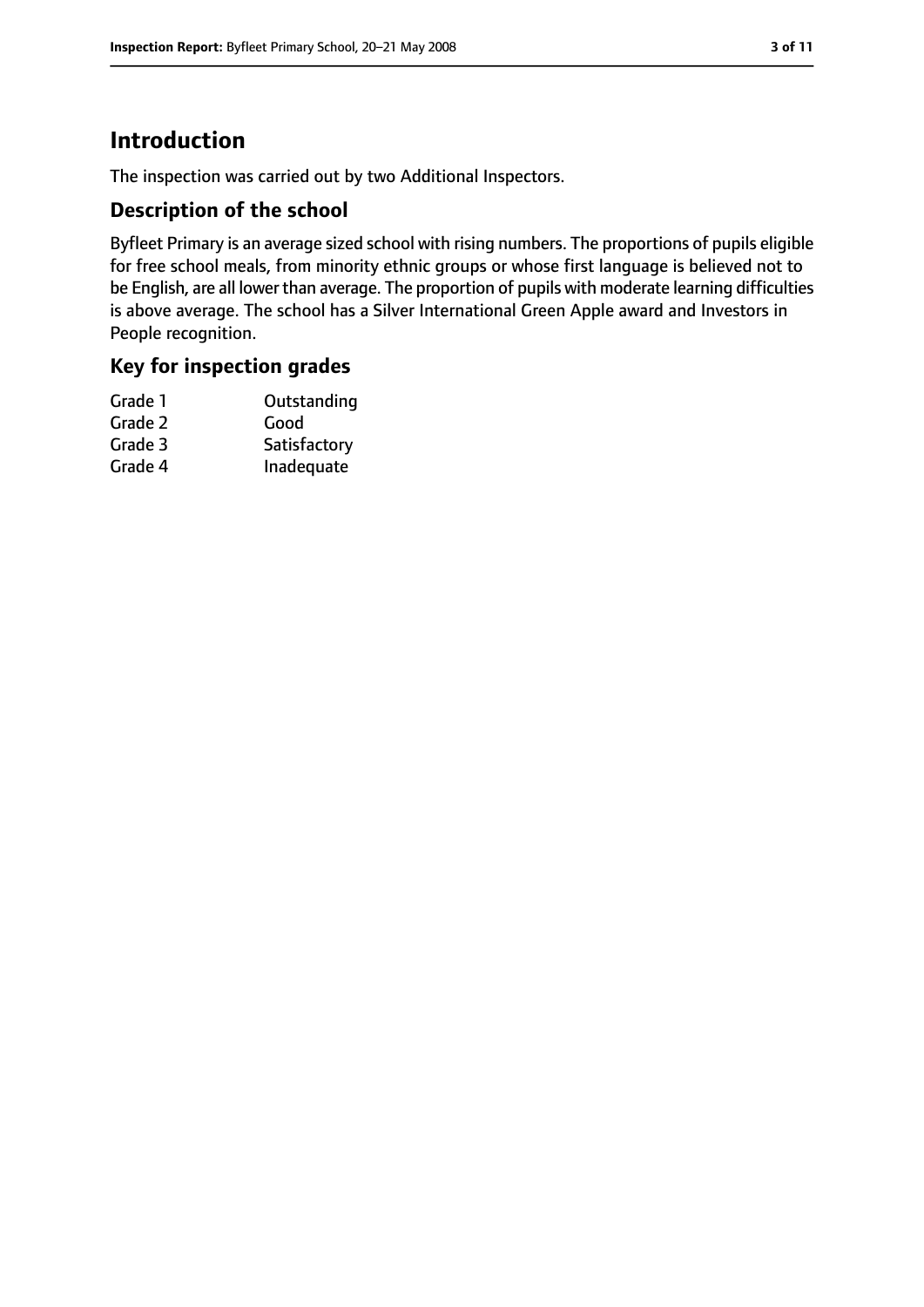# **Overall effectiveness of the school**

#### **Grade: 3**

This is a satisfactory school, where pupils reach standards which are broadly average by the end of Year 6. While teachers know the pupils very well and provide good care, guidance and support, they do not always challenge pupils sufficiently to work independently. As a result, teaching and learning are satisfactory overall and lead to steady progress for pupils. The school is highly regarded in the local community and pupils are welcoming and friendly. The school is justly proud of their environment and the grounds are used well for learning.

Pupils' achievement is satisfactory overall from their starting points. Children enter the Foundation Stage with capabilities below the level expected for their age and make good progress to reach most of the goals set for children of that age. Pupils continue to make good progress in Key Stage 1 but this slows down during Key Stage 2 where it is patchy. Sometimes teaching encourages pupils to think for themselves and be more independent in their learning, and this leads to good progress. This is not the case consistently and standards in Key Stage 2 have declined in recent years, particularly in English. Pupils who find learning more difficult are ably supported by the well-informed teaching assistants.

The good provision for pupils' care, guidance and support meansthat their personal development and well-being is good. Pupils enjoy their learning, behave well and are happy to come to school. They are caring and enjoy taking on responsibilities. They know what to do to stay healthy and how to keep themselves safe. Parents feel that the school takes good care of their children and that the teachers are approachable and know their children well. A new approach to planning the curriculum around topics is working well and contributes towards pupils' enjoyment of their lessons, as well as helping them to see the relevance of their learning.

Leadership and management are satisfactory. The senior leaders have ensured this is a happy school and that pupils are well cared for; parents commented on how well the headteacher knows all the children. The school have successfully tackled the issues from the previous inspection, including raising standards at Key Stage 1. However, they have not been as effective at arresting the decline in standards in Key Stage 2 from their previous high levels. School leaders' monitoring and evaluation are not sharply focused on improving teaching and learning. Governors are supportive of the school and have been particularly successful in managing difficult budgetary issues. The track record of improvement from the last inspection indicates a satisfactory capacity to improve further.

# **Effectiveness of the Foundation Stage**

#### **Grade: 2**

The majority of children start in the Reception class with less confidence in communication, language and literacy skills and mathematical development, than might be expected. Emphasis on pupils' personal development means they settle well into school and become happy and confident learners. There is a well-planned mix of teacher-led and child initiated activities that broaden children's experiences and help them learn effectively. Thoughtful use of the stimulating indoor and outdoor areas ensures children are provided with good learning opportunities that meet their needs. Staff carefully track children's progress and help them develop independence. Along with good teaching, this enables them to make good progress in most areas. New strategies to tackle reading, writing and calculation are beginning to accelerate progress even further but it is too early for them to be fully effective. By the end of the year most pupils have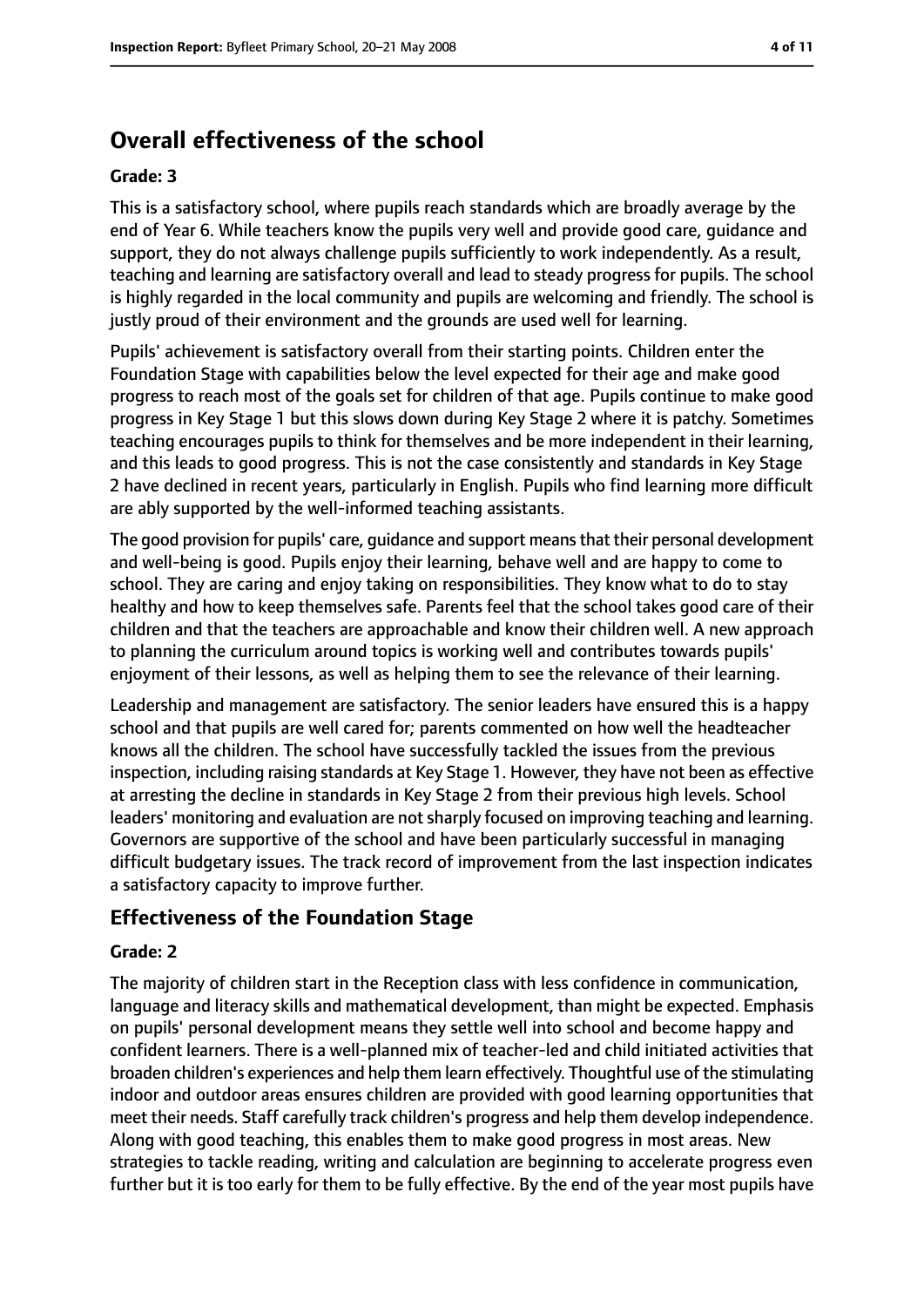made up ground in the areas they needed to and are well prepared to be part of their learning community.

## **What the school should do to improve further**

- Accelerate pupils' progress in Key Stage 2, particularly in English.
- Ensure teaching provides challenge and opportunities to learn independently so that pupils achieve as well as they can.
- Improve the quality and depth of monitoring and evaluation in order to raise achievement and improve teaching and learning.

A small proportion of schools whose overall effectiveness is judged to be satisfactory but with areas of underperformance will receive a monitoring visit by an Ofsted inspector before their next section 5 inspection.

# **Achievement and standards**

### **Grade: 3**

Until recently, standards at the end of Year 6 have been above average. However, they have been declining more recently. Pupils performed better in mathematics and science than English; in particular, fewer pupils reached the higher levels in English. Recent strategies to improve writing are beginning to show evidence that they are working. Progress in lessons is at least satisfactory and, where teaching provides more challenge and independence, pupils make better progress. Pupils from ethnic minorities make similar progress to their peers. Those with moderate learning difficulties also make satisfactory progress, and some do even better.

# **Personal development and well-being**

## **Grade: 2**

Pupils like school and take part enthusiastically in all the activities on offer to them. As one pupil said, with the smiles and nods from others, 'Byfleet Primary is very welcoming'. Pupils' attendance is satisfactory. Their spiritual, moral, social and cultural development is good. They have a clear understanding of right and wrong and behave very well; they say there is very little bullying. Pupils are confident that adults will help them if they have any concerns or worries. They make healthy choices at lunchtime and greatly enjoy the opportunities to run around and take part in sporting activities. Pupils take their responsibilities as members of the school council and as monitors seriously and are keen to talk about the different ways in which they can make a difference to the school community. They said that Byfleet is a haven for wildlife, reflecting their lively interest in the natural world. They love the opportunities to explore the pond and spinney areas, describing their camps with great pride. Older pupils help through their role as Buddies to the youngest children. Pupils express sympathy and concern for those less fortunate, such as those affected by recent disasters. Pupils contribute well to the wider community, for example by raising funds for charity. The preparation for the next stage of their education is satisfactory.

# **Quality of provision**

# **Teaching and learning**

## **Grade: 3**

In too many lessons, teaching relies heavily on the input from the teacher. Pupils then make less progress than might be expected of them, as they have to wait to be told what to do next.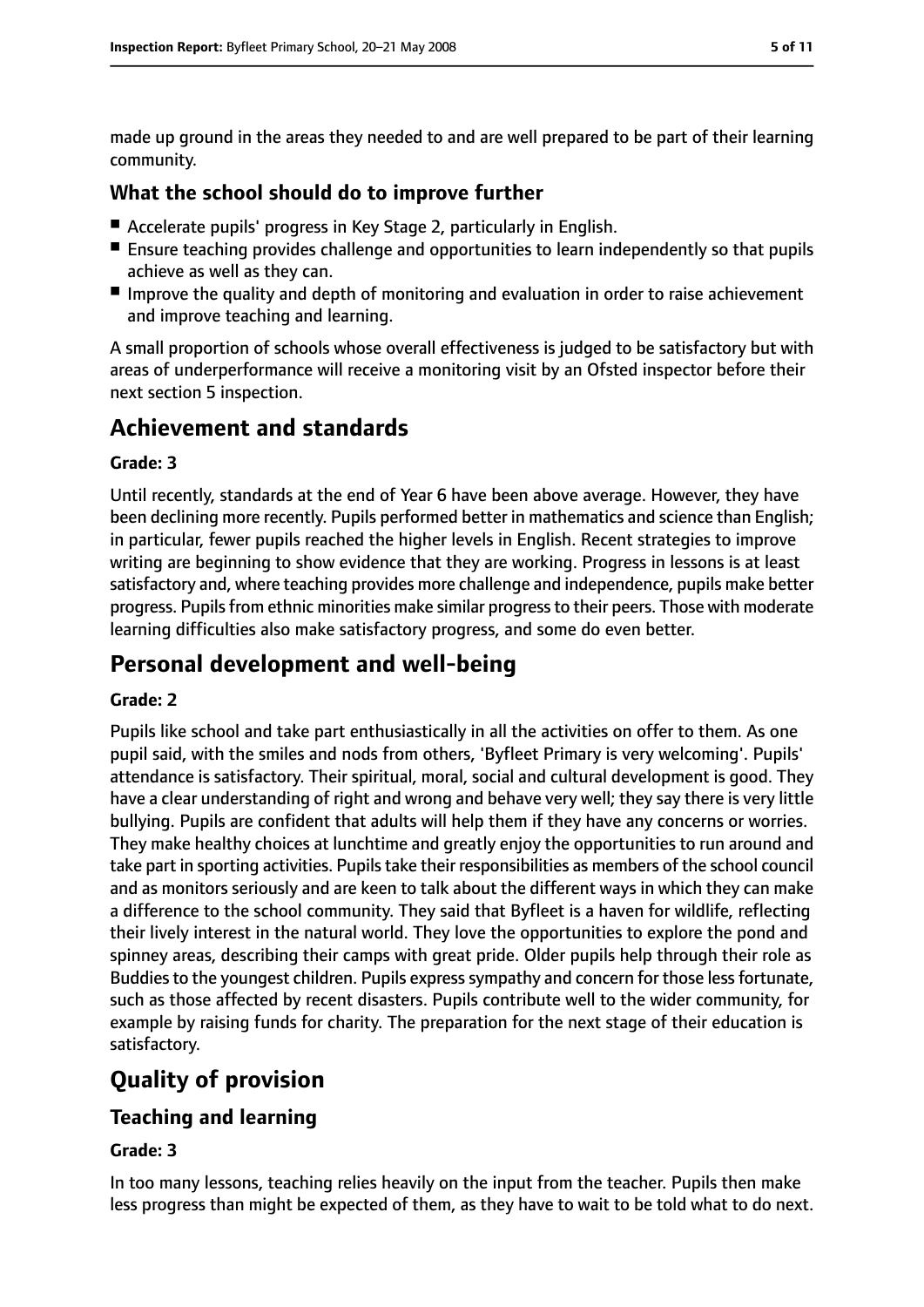Teachers use the topic framework to ensure lessons are fun and put the development of skills into context for the pupils. Marking is used well in some instances to help pupils know what to do to improve but this is inconsistent. In other cases, although mistakes are noted there is little advice as to what to do to bring about improvement. Too little work is completed during some lessons and, where worksheets are over-used, creativity is limited. Pupils with moderate learning difficulties are supported effectively by teaching assistants who work in close partnership with teachers but more able pupils are not consistently challenged.

## **Curriculum and other activities**

#### **Grade: 2**

The curriculum is good. Wherever possible links are being developed between subjects so that learning of skills is put into useful contexts. The school is creating more opportunities for pupils to learn through creative activities, such as role play, but there is insufficient emphasis on their independent learning skills. Special themed weeks give pupils the chance to try out and extend their skills in different contexts. Pupils greatly enjoy the good range of enrichment activities, which extend their knowledge and personal development well. They say that these make learning more fun. Pupils with learning difficulties or personal and social problems which affect their learning, are supported through a range of programmes suitable for their needs. A good range of after-school clubs, visits and visitors to the school contribute well to the curriculum. The school provides good opportunities for pupils to develop physical and sporting skills.

## **Care, guidance and support**

#### **Grade: 2**

The school is a caring community and is strongly committed to the care and welfare of its pupils. This is clear in the good relationships that pervade the school. Staff know their pupils well and provide a secure and safe environment in which they can flourish. Pupils value the kind and caring ethos and this is confirmed in one pupil's comment, 'They are really good at listening to everyone and giving everyone a chance'. Academic guidance and support are developing well. Systems for assessing pupils' progress are well established and now lead to targets for each pupil in English and mathematics. These are beginning to help raise pupils' awareness of what they need to focus on in order to progress. However, they have not yet had time to arrest the decline in standards in Key Stage 2.

# **Leadership and management**

#### **Grade: 3**

Senior leaders have ensured that pupils are well cared for and can learn in an interesting and safe environment. Parents have a very high regard for the leadership of the school. However, the school has been slow to react effectively to the decline in standards in Key Stage 2 and their self evaluation has been too optimistic. They have identified the need to improve writing and have put in place a range of strategies that are beginning to have an impact. Monitoring and evaluation is regular. However, school leaders do not provide sufficiently focused areas for development related to improving the impact of teaching. As a result it is not successful in ensuring that pupils are challenged and can become more independent in their learning. Some of the subject coordinators have only recently taken on their responsibility and are developing their role. They have effectively redesigned the topic-based curriculum which is good and improving. Governors are starting to provide more challenge alongside their loyal support and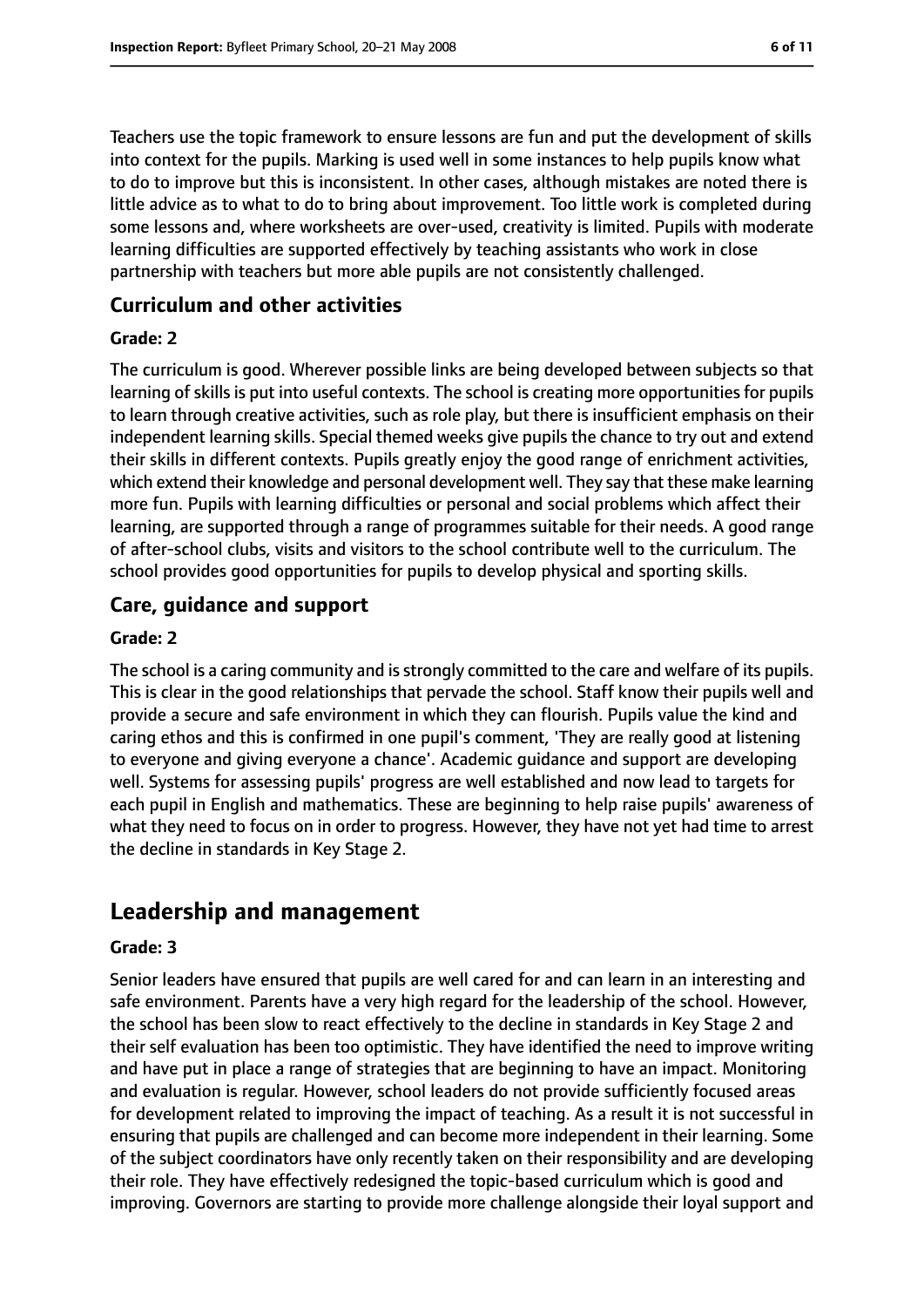are improving their understanding of the school data. Along with the leadership of the school, they have focused on ensuring pupils enjoy school and develop into confident young people. Although they have not been as rigorous in keeping standards at their previously high levels, their capacity to promote further improvement is satisfactory.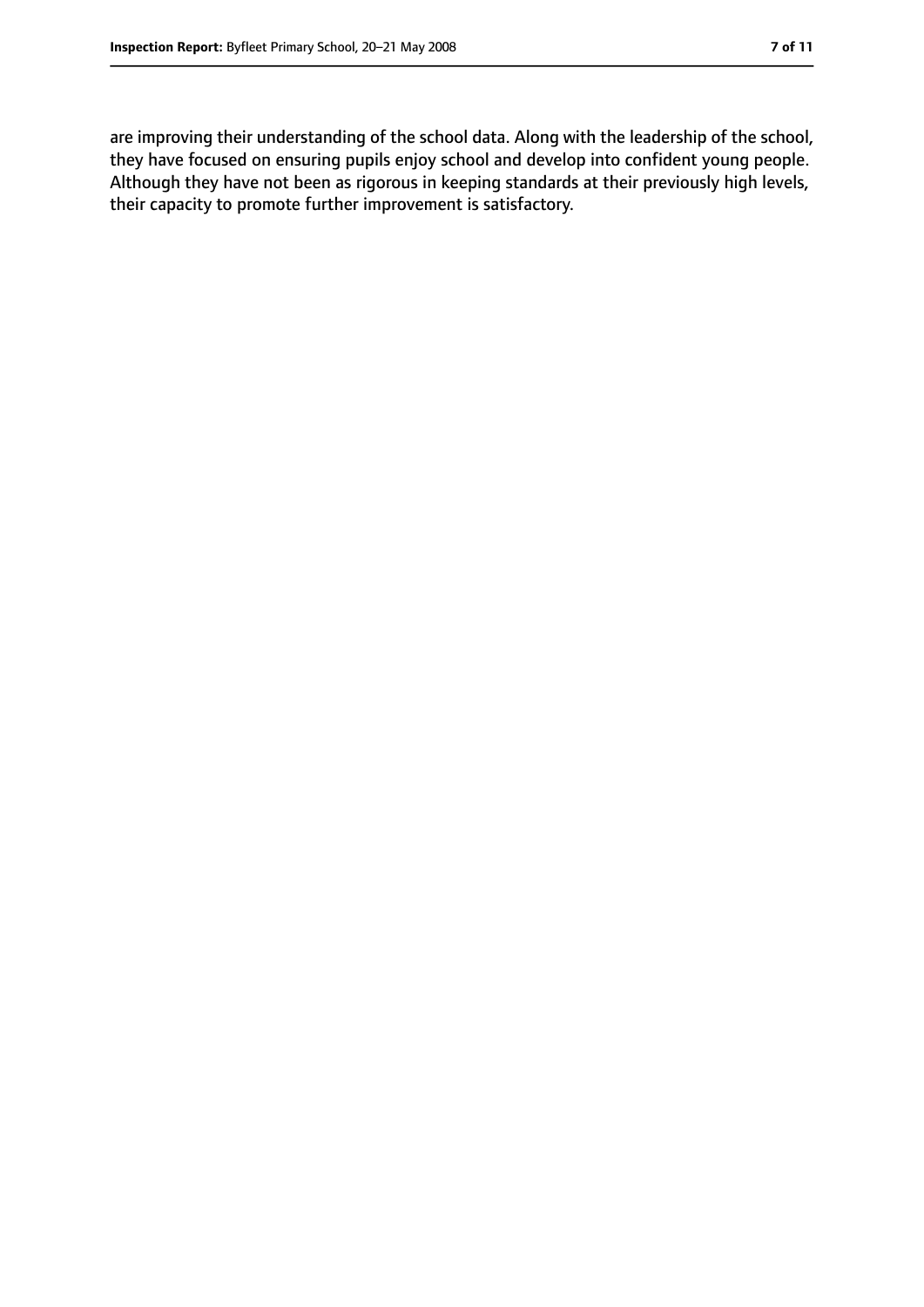**Any complaints about the inspection or the report should be made following the procedures set out in the guidance 'Complaints about school inspection', which is available from Ofsted's website: www.ofsted.gov.uk.**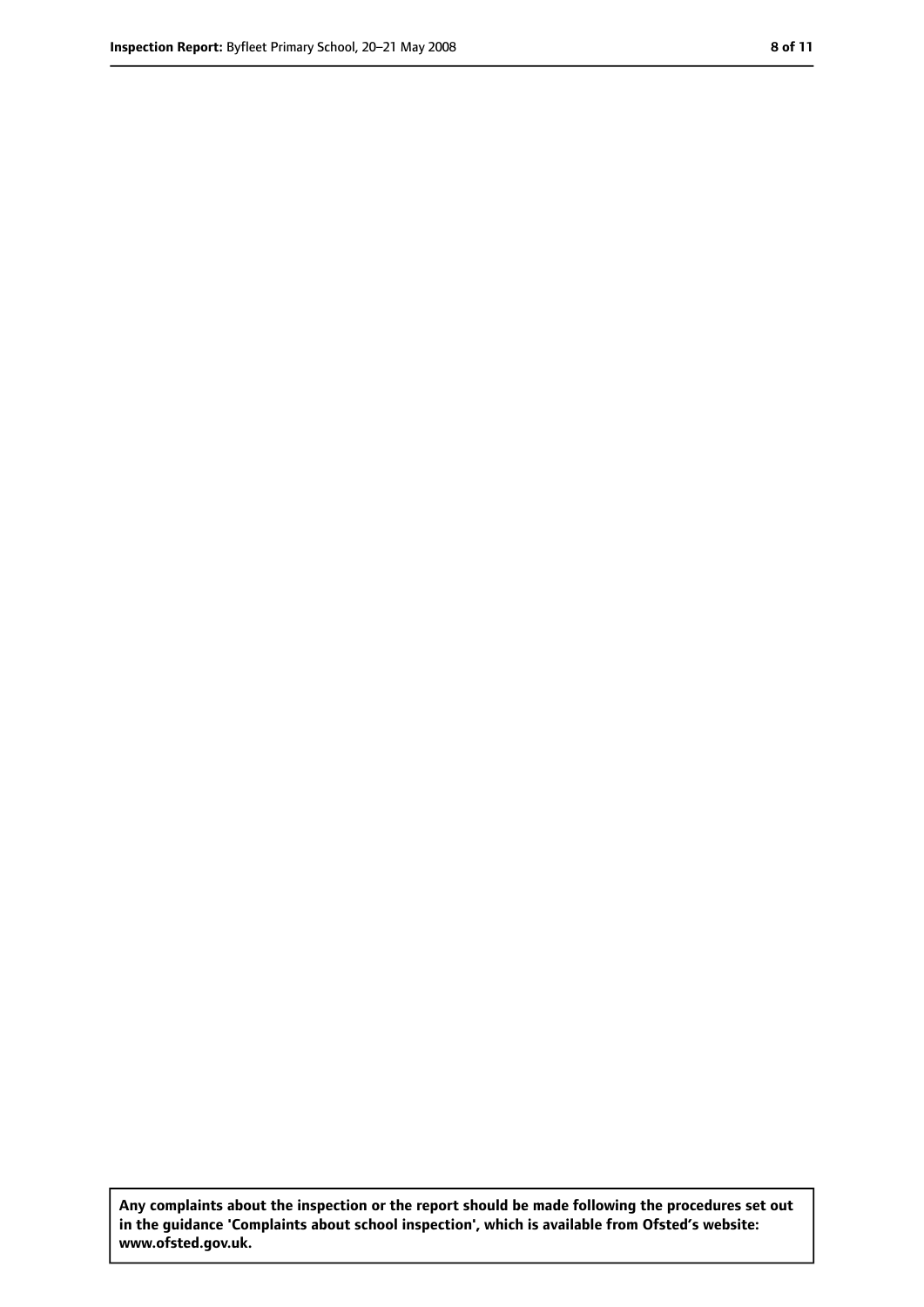#### **Annex A**

# **Inspection judgements**

| $^{\backprime}$ Key to judgements: grade 1 is outstanding, grade 2 good, grade 3 satisfactory, and | <b>School</b>  |
|----------------------------------------------------------------------------------------------------|----------------|
| arade 4 inadeguate                                                                                 | <b>Overall</b> |

# **Overall effectiveness**

| How effective, efficient and inclusive is the provision of education, integrated<br>care and any extended services in meeting the needs of learners? |     |
|------------------------------------------------------------------------------------------------------------------------------------------------------|-----|
| Effective steps have been taken to promote improvement since the last<br>inspection                                                                  | Yes |
| How well does the school work in partnership with others to promote learners'<br>well-being?                                                         |     |
| The effectiveness of the Foundation Stage                                                                                                            |     |
| The capacity to make any necessary improvements                                                                                                      |     |

## **Achievement and standards**

| How well do learners achieve?                                                                               |  |
|-------------------------------------------------------------------------------------------------------------|--|
| The standards <sup>1</sup> reached by learners                                                              |  |
| How well learners make progress, taking account of any significant variations between<br>groups of learners |  |
| How well learners with learning difficulties and disabilities make progress                                 |  |

# **Personal development and well-being**

| How good is the overall personal development and well-being of the<br>learners?                                  |  |
|------------------------------------------------------------------------------------------------------------------|--|
| The extent of learners' spiritual, moral, social and cultural development                                        |  |
| The extent to which learners adopt healthy lifestyles                                                            |  |
| The extent to which learners adopt safe practices                                                                |  |
| How well learners enjoy their education                                                                          |  |
| The attendance of learners                                                                                       |  |
| The behaviour of learners                                                                                        |  |
| The extent to which learners make a positive contribution to the community                                       |  |
| How well learners develop workplace and other skills that will contribute to<br>their future economic well-being |  |

# **The quality of provision**

| How effective are teaching and learning in meeting the full range of the<br>learners' needs?          |  |
|-------------------------------------------------------------------------------------------------------|--|
| How well do the curriculum and other activities meet the range of needs<br>and interests of learners? |  |
| How well are learners cared for, quided and supported?                                                |  |

 $^1$  Grade 1 - Exceptionally and consistently high; Grade 2 - Generally above average with none significantly below average; Grade 3 - Broadly average to below average; Grade 4 - Exceptionally low.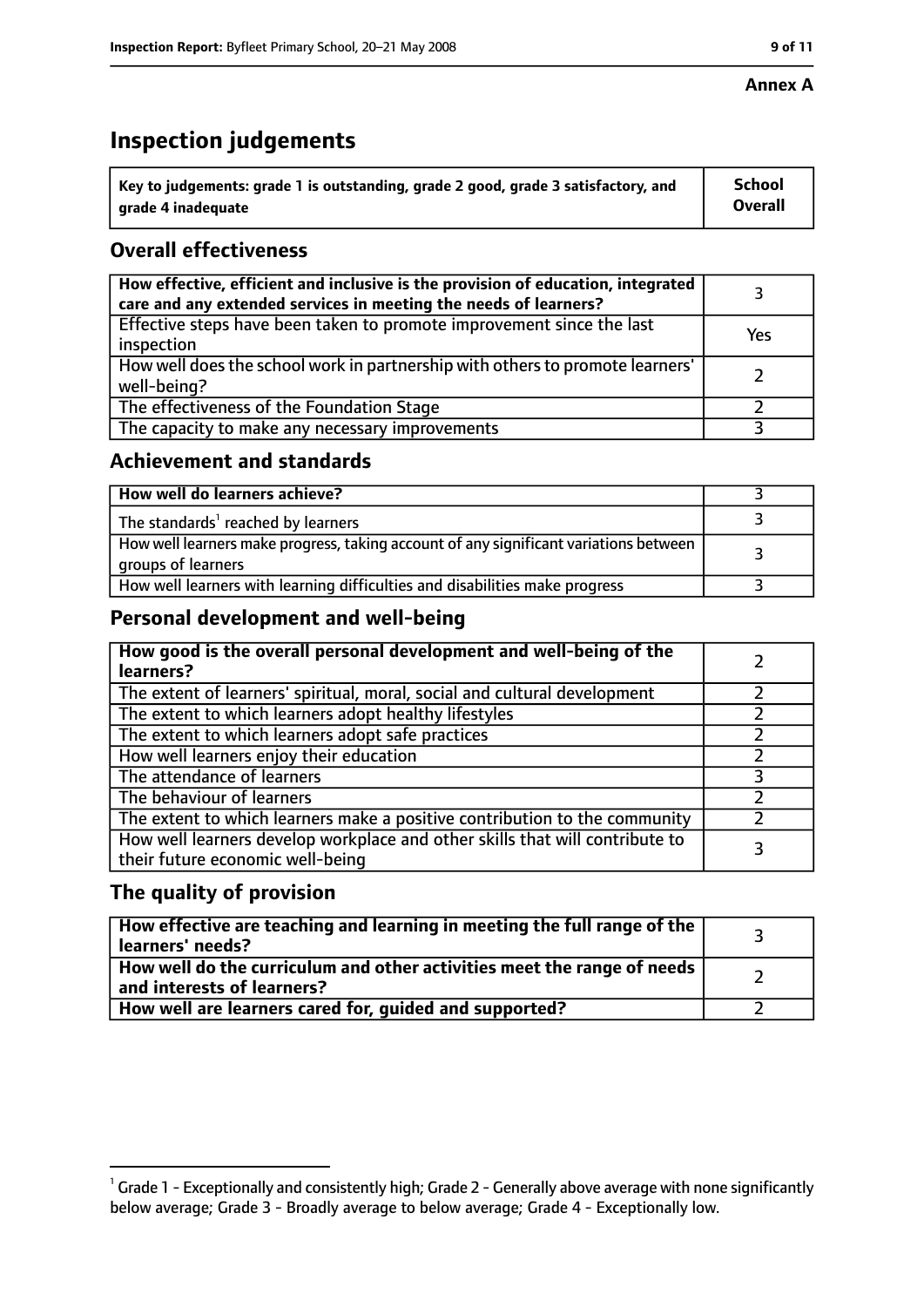# **Annex A**

# **Leadership and management**

| How effective are leadership and management in raising achievement<br>and supporting all learners?                                              |     |
|-------------------------------------------------------------------------------------------------------------------------------------------------|-----|
| How effectively leaders and managers at all levels set clear direction leading<br>to improvement and promote high quality of care and education |     |
| How effectively leaders and managers use challenging targets to raise standards                                                                 | 3   |
| The effectiveness of the school's self-evaluation                                                                                               |     |
| How well equality of opportunity is promoted and discrimination tackled so<br>that all learners achieve as well as they can                     |     |
| How effectively and efficiently resources, including staff, are deployed to<br>achieve value for money                                          | 3   |
| The extent to which governors and other supervisory boards discharge their<br>responsibilities                                                  | 3   |
| Do procedures for safequarding learners meet current government<br>requirements?                                                                | Yes |
| Does this school require special measures?                                                                                                      | No  |
| Does this school require a notice to improve?                                                                                                   | No  |